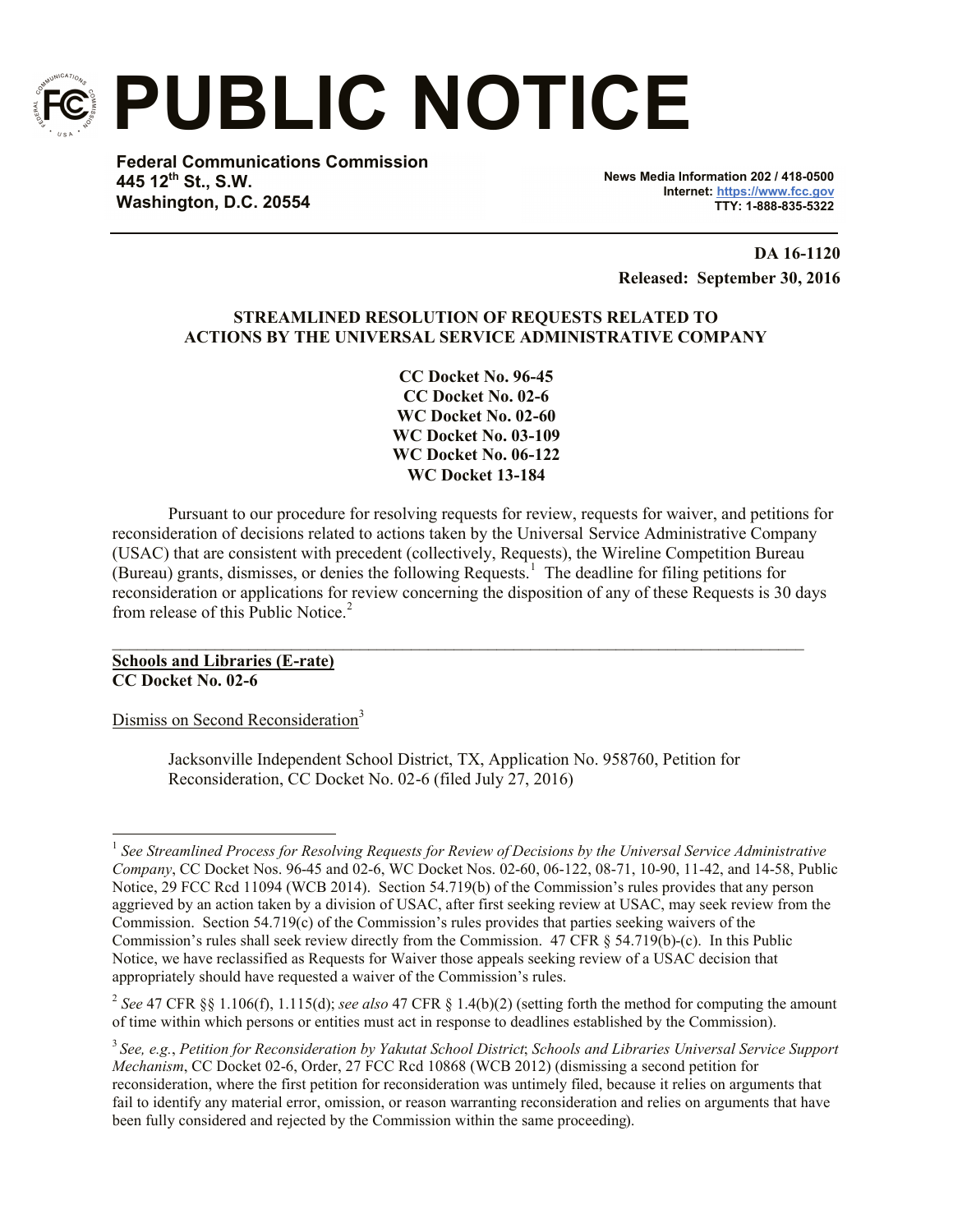# Dismiss on Reconsideration<sup>4</sup>

Community Consolidated School District #180, IL, Application No. 964164, Petition for Reconsideration, CC Docket No. 02-6 (filed Aug. 22, 2016)

Edenton-Chowan Public Schools, NC, Application No. 953922, Petition for Reconsideration, CC Docket No. 02-6 (filed May 3, 2016)

Exira-Elk Horn-Kimballton Community School District, IA, Application Nos. 161051186, 161051192, 161054027, Petition for Reconsideration, CC Docket No. 02-6 (filed Aug. 30, 2016)

Industrial Independent School District, TX, Application No. 894273, Petition for Reconsideration, CC Docket No. 02-6 (filed July 15, 2016)

Inglewood Unified School District, CA, Application No. 989411, Petition for Reconsideration, CC Docket No. 02-6 (filed July 26, 2016)

South Harrison Community School Corporation, IN, Application No. 958961, Petition for Reconsideration, CC Docket No. 02-6 (filed Aug. 25, 2016)

Stanly County School District Albemarle, NC, Application No. 794048, Petition for Reconsideration, CC Docket No. 02-6 (filed June 29, 2016)

#### Dismiss on Reconsideration – Untimely<sup>5</sup>

Triton School Corporation, IN, Application No. 951037, Petition for Reconsideration, CC Docket No. 02-6 (filed Aug. 29, 2016)

## Granted<sup>6</sup>

 $\overline{\phantom{a}}$ 

<sup>4</sup> *See, e.g.*, *Requests for Waiver and Review of Decisions of the Universal Service Administrator by Allan Shivers Library et al.*; *Schools and Libraries Universal Service Support Mechanism*, CC Docket No. 02-6, Order and Order on Reconsideration, 29 FCC Rcd 10356, 10357, para. 2 (WCB 2014) (dismissing petitions for reconsideration that fail to identify any material error, omission, or reason warranting reconsideration, and rely on arguments that have been fully considered and rejected by the Bureau within the same proceeding).

<sup>5</sup> *See, e.g.*, *Petitions for Reconsideration by Rockwood School District and Yakutat School District*; *Schools and Libraries Universal Service Support Mechanism*, CC Docket 02-6, Order, 26 FCC Rcd 13004 (WCB 2011) (dismissing two petitions for reconsideration because they were filed more than 30 days after the Bureau's decisions).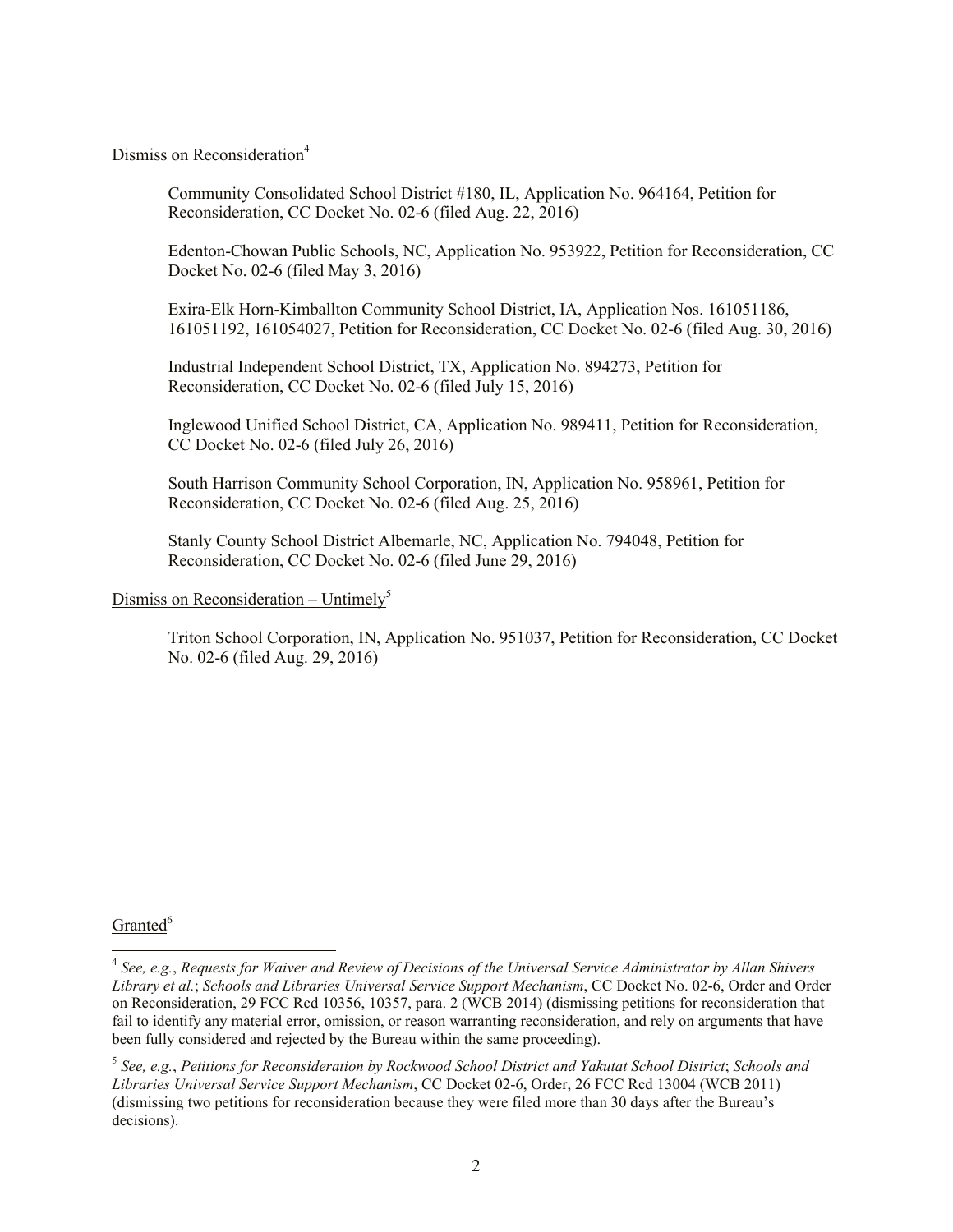### *Eligible Entities*<sup>7</sup>

Chesterfield County Public Schools, VA, Application No. 978732, Request for Review, CC Docket No. 02-6 (filed Jan. 21, 2016)

Turlock Unified School District, CA, Application No. 937218, Request for Review, CC Docket No. 02-6 (filed Mar. 7, 2016)

#### *Eligible Services*<sup>8</sup>

Brooks County Schools, GA, Application No. 421062, Request for Review, CC Docket No. 96- 45, CC Docket No. 97-21 (filed June 6, 2005)

### *Late-Filed FCC Form 471 Applications – Circumstances Beyond Applicant's Control*<sup>9</sup>

Brevard County School District, FL, Application Nos. 995008, 995568, Request for Waiver, CC Docket No. 02-6 (filed Dec. 12, 2014)

J Lewis Crozer Library, PA, Application No. 161059786, Request for Waiver, CC Docket 02-6 (filed Aug. 16, 2016)

NACA Inspired School Network Consortium, NM, Application Nos.161061608, 161060996, Request for Waiver, CC Docket No. 02-6 (filed Aug. 18, 2016)

(Continued from previous page)

7 *See, e.g*., *Requests for Review of Decisions of the Universal Service Administrator by Bootheel Consortium*; *Schools and Libraries Universal Service Support Mechanism,* CC Docket No. 02-6, Order, 22 FCC Rcd 8747, 8750, para. 6 (2007) (finding that although a transmission route to serve an eligible entity passed through an ineligible entity, the service was eligible because the ineligible entity did not use any of the discounted service).

8 *See, e.g*., *Requests for Waiver and Review of Decisions of the Universal Service Administrator by Aberdeen School District 5 et al*.; *Schools and Libraries Universal Service Support Mechanism*, CC Docket No. 02-6, Order, 27 FCC Rcd 2080 (WCB 2012) (finding that USAC erred in its eligibility determination regarding the services petitioners sought for funding); *see also Request for Review by the Department of Education of the State of Tennessee of the Decision of the Universal Service Administrator*; *Request for Review by Integrated Systems and Internet Solutions, Inc*. *of the Decision of the Universal Service Administrator*; *Request for Review by Education Networks of America of the Decision of the Universal Service Administrator*; *Federal-State Joint Board on Universal Service*; *Changes to the Board of Directors of the National Exchange Carrier Association*, *Inc*., CC Docket Nos. 96-45 and 97-21, Order, 14 FCC Rcd 13734, 13754-13755 (1999) (establishing that although facilities located on an applicant's premises should be presumed to be internal connections, an applicant may rebut that presumption by demonstrating that the facilities should be deemed part of an end-to-end service).

9 *See, e.g.*, *Requests for Waiver of Decisions of the Universal Service Administrator by Academy for Academic Excellence et al.*; *Schools and Libraries Universal Service Support Mechanism*, CC Docket No. 02-6, Order, 22 FCC Rcd 4747, 4748-49, para. 4 (WCB 2007) (granting waivers where the applicants filed after the close of the filing window due to delays beyond its control).

 $\delta$  We remand these applications to USAC and direct USAC to complete its review of the applications, and issue a funding commitment or a denial based on a complete review and analysis, no later than 90 calendar days from the release date of this Public Notice. In remanding these applications to USAC, we make no finding as to the ultimate eligibility of the services or the petitioners' applications. We also waive sections 54.507(d) and 54.514(a) of the Commission's rules and direct USAC to waive any procedural deadline that might be necessary to effectuate our ruling. *See* 47 CFR § 54.507(d) (requiring non-recurring services to be implemented by September 30 following the close of the funding year); 47 CFR § 54.514(a) (codifying the invoice filing deadline).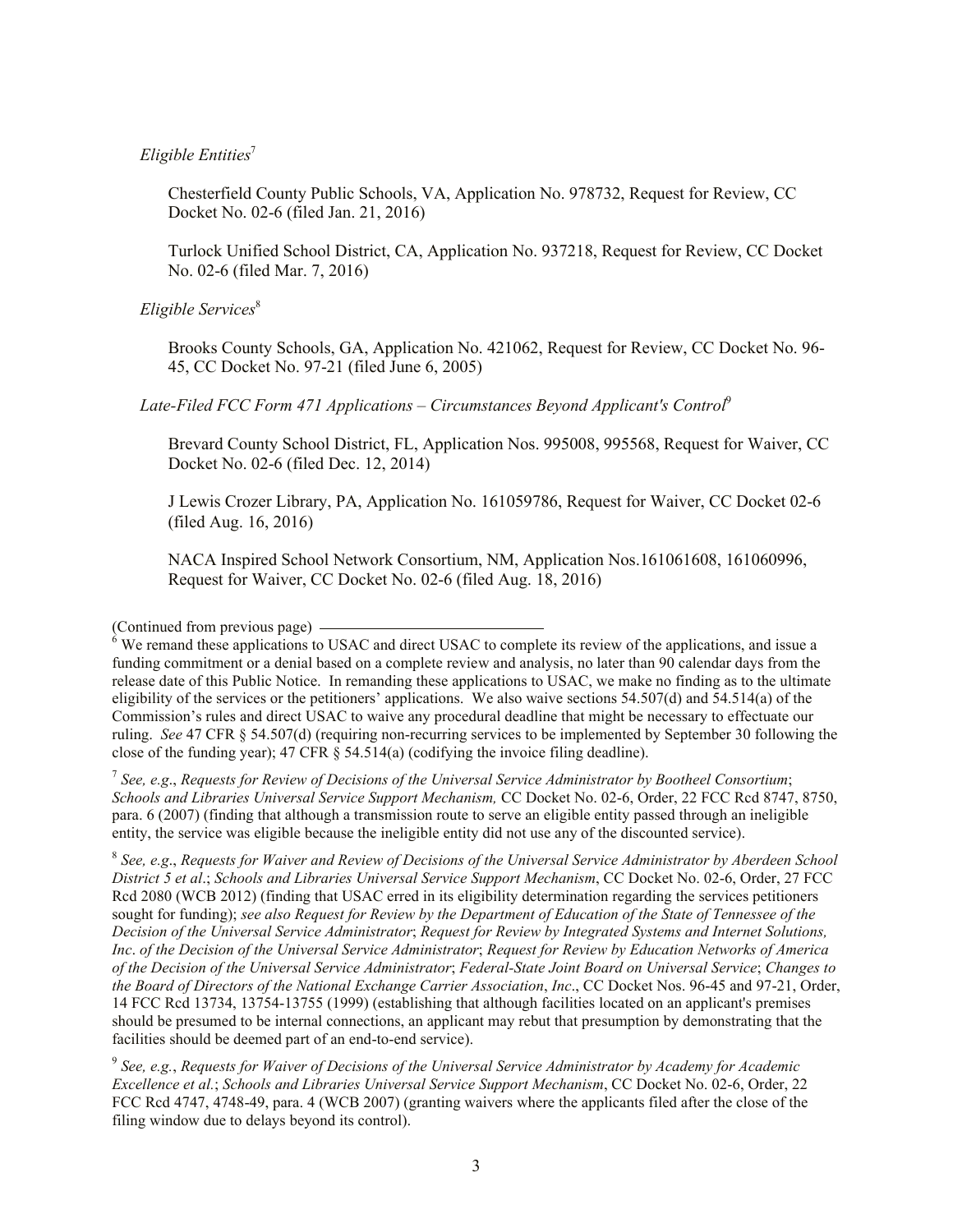The Stanwich School, CT, Application Nos. 161057967, 161058357, Request for Waiver, CC Docket No. 02-6 (filed June 9, 2016, supplemented June 10, 2016)

*Late-Filed FCC Form 471 Applications – Filed Within 14 Days of the Close of the Window*<sup>10</sup>

Apalachicola Municipal Library, FL, Application No. 161060498, Request for Waiver, CC Docket No. 02-6 (filed Sept. 6, 2016)

Bromley East Charter School, CO, Application No. 161061577, Request for Waiver, CC Docket 02-6 (filed Aug. 4, 2016)

*Signed Contract Requirement*<sup>11</sup>

Mater Academy of International Studies, FL, Application No. 898918, Request for Review, CC Docket No. 02-6 (filed Aug. 16, 2016)

*Technology Plan Requirements*<sup>12</sup>

l

New Mexico School for the Deaf, NM, Application Nos. 699883, 749043, 749552, 822109, 822110, Request for Waiver, CC Docket No. 02-6 (filed Apr. 30, 2012)

<sup>10</sup> *See, e.g.*, *Requests for Waiver and Review of Decisions of the Universal Service Administrator by Academy of Math and Science et al.*; *Schools and Libraries Universal Service Support Mechanism*, CC Docket No. 02-6, Order, 25 FCC Rcd 9256, 9259, para. 8 (2010) (*Academy of Math and Science Order*) (finding special circumstances existed to justify granting waiver requests where, for example, petitioners filed their FCC Forms 471 within 14 days of the filing window deadline).

<sup>11</sup> *See, e.g.*, *Requests for Waiver of the Decision of the Universal Service Administrator by Adams County School District 14 et al.*; *Schools and Libraries Universal Service Support Mechanism,* CC Docket No. 02-6, Order, 22 FCC Rcd 6019, 6022-23, paras. 8-9 (2007) (granting a waiver of the Commission's contract rules for applicants where clerical errors made it appear as though they signed their contracts after submitting their FCC Form 471). Consistent with precedent, we also find good cause exists to waive section 54.720(a) or (b) of the Commission's rules, which requires that petitioners file their appeals within 60 days of an adverse USAC decision. *See Requests for Review and/or Waiver of Decisions of the Universal Service Administrator by ABC Unified School District et al.; Schools and Libraries Universal Service Support Mechanism*, CC Docket No. 02-6, Order, 26 FCC Rcd 11019, para. 2 (WCB 2011) (waiving the filing deadline for petitioners that submitted their appeals to the Commission or USAC only a few days late).

<sup>12</sup> *See, e.g.*, *Requests for Review or Waiver of the Decisions of the Universal Service Administrator by Brownsville Independent School District et al.*; *Schools and Libraries Universal Service Support Mechanism*, CC Docket No. 02- 6, Order, 22 FCC Rcd 6045, 6049, para. 8 (2007) (waiving technology plan rules for petitioners that missed deadlines for developing or obtaining approval of their technology plans).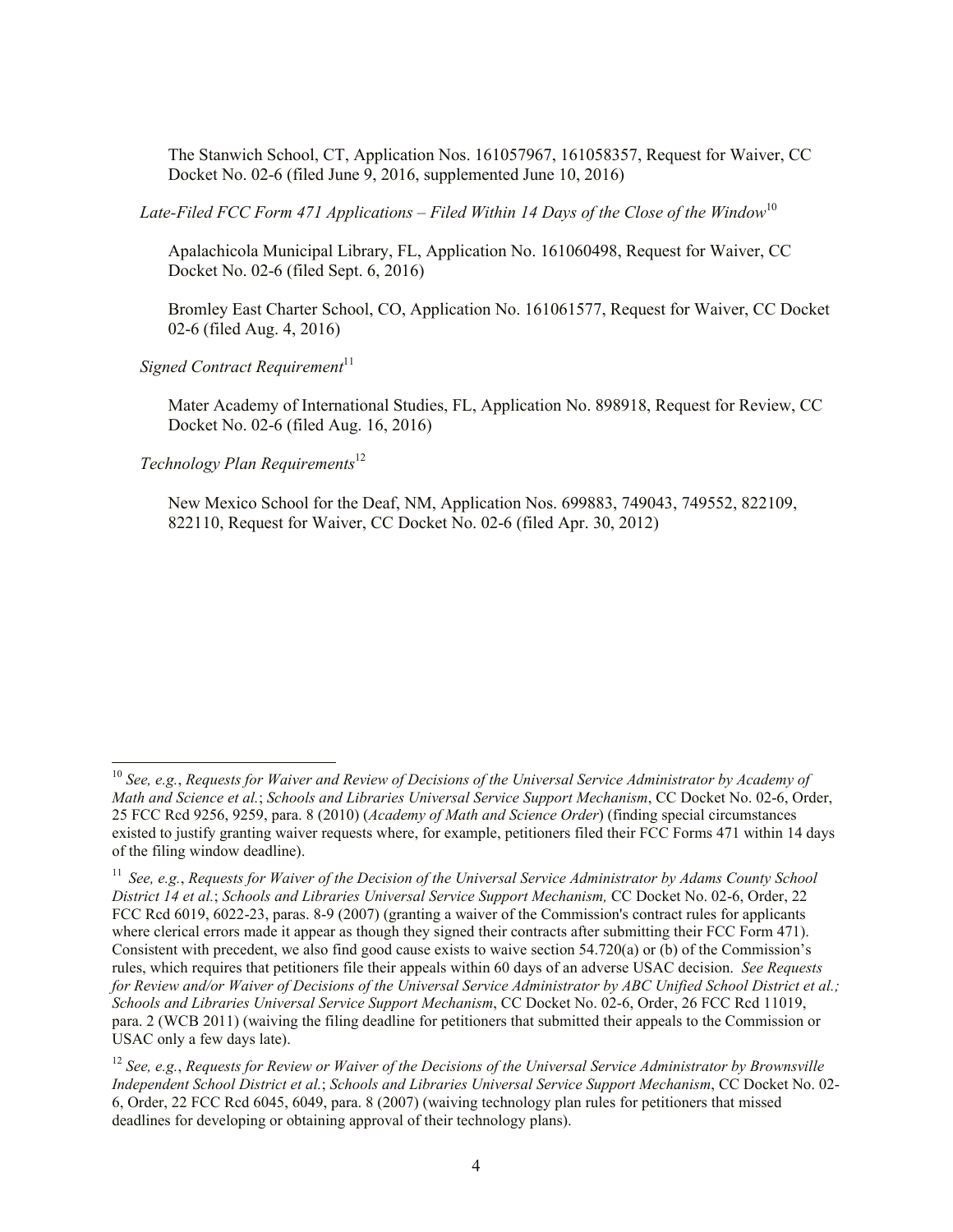*Violation of the Competitive Bidding 28-Day Rule*<sup>13</sup>

King Chavez Academy of Excellence, CA, Application No. 901207, Request for Waiver, CC Docket No. 02-60 (filed Mar. 5, 2014)<sup>14</sup>

#### Partially Granted

#### *Allowing Deduction of Ineligible Costs*<sup>15</sup>

Academy of Accelerated Learning, Inc., TX, Application No. 1029538, Request for Review, CC Docket No. 02-6 (filed June 21, 2016)

#### Denied

l

*Cost-Effectiveness Requirements for Individual Data Plans and Air Cards*<sup>16</sup>

KIPP Indianapolis, Inc., IN, Application No. 1025964, Request for Waiver, CC Docket 02-6, WC Docket 13-184 (filed Oct. 9, 2015)

Indiana School for the Blind and Visually Impaired, IN, Application No. 1026343, Request for Waiver, CC Docket 02-6, WC Docket 13-184 (filed Oct. 16, 2015)

<sup>14</sup> This appeal was incorrectly filed in WC Docket No. 02-60 on March 5, 2014 with a supplemental filing made in CC Docket No. 02-6 on April 28, 2014.

<sup>13</sup> *See, e.g.*, *Application for Review of the Decision of the Universal Service Administrator by Aberdeen School District et al.*; *Schools and Libraries Universal Service Support Mechanism*, CC Docket No. 02-6, Order, 22 FCC Rcd 8757, 8761-62, para. 6-7 (2007) (granting a waiver of the Commission's rules to allow applicants to correct clerical errors in their FCC Forms 471 that made it incorrectly appear as though they violated the requirement that they wait at least 28 days from the posting of their FCC Form 470 before selecting a service provider).

<sup>15</sup> *See, e.g.*, *Requests for Review of the Decisions of the Universal Service Administrator by Aiken County Public Schools et al*.; *Schools and Libraries Universal Service Support Mechanism*, CC Docket No. 02-6, Order, 22 FCC Rcd 8735, 8737-40, paras. 6, 9-10 (2007) (directing USAC to reassess applicants funding requests after ineligible services are removed). *See also Schools and Libraries Universal Service Support Mechanism, A National Broadband Plan for Our Future*, CC Docket No. 02-6, GN Docket No. 09-51, Sixth Report and Order, 25 FCC Rcd 18762, 18808-09, para. 105 (2010) (declining to extend E-rate support to anti-virus and anti-spam software and intrusion protection and intrusion prevention) (*Sixth Report and Order*). To the extent the firewall solution at issue, labelled "CIPA Firewall Firebox M440" bundle provides a content filtering component that does not qualify as ancillary to the firewall –  $e.g.,$  the "WebBlocker" component of the firewall bundle may provide content filtering – the associated costs must be allocated out of the request. *See* 47 CFR 54.504(e). *See also Federal-State Joint Board on Universal Service*; *Children's Internet Protection Act*, CC Docket No. 96-45, Report and Order, 16 FCC Rcd 8204, paras. 54-55 (2001) (explaining that the Children's Internet Protection Act (CIPA) prohibits recipients from obtaining discounts under the universal service support mechanism for the purchase or acquisition of technology protection measures necessary for CIPA). The petitioner asserts that approximately \$1000.00 of the firewall bundle is ineligible and seeks a cost allocation. We direct USAC, with the help of the petitioner, to review the funding requests at issue, remove the ineligible costs, and process the eligible portion of the request.

<sup>&</sup>lt;sup>16</sup> See Requests for Waiver of Decisions of the Universal Service Administrator by Batesville Community School *Corporation et al.*; *Schools and Libraries Universal Service Support Mechanism*; *Modernizing the E-rate Program for Schools and Libraries*; CC Docket No. 02-6, WC Docket No. 13-184, Order, 31 FCC Rcd 7731 (WCB 2016) (denying waiver requests from schools and libraries seeking support for individual data plans and air cards and upholding USAC's application of the cost-effectiveness analysis required by the Commission consistent with the public interest).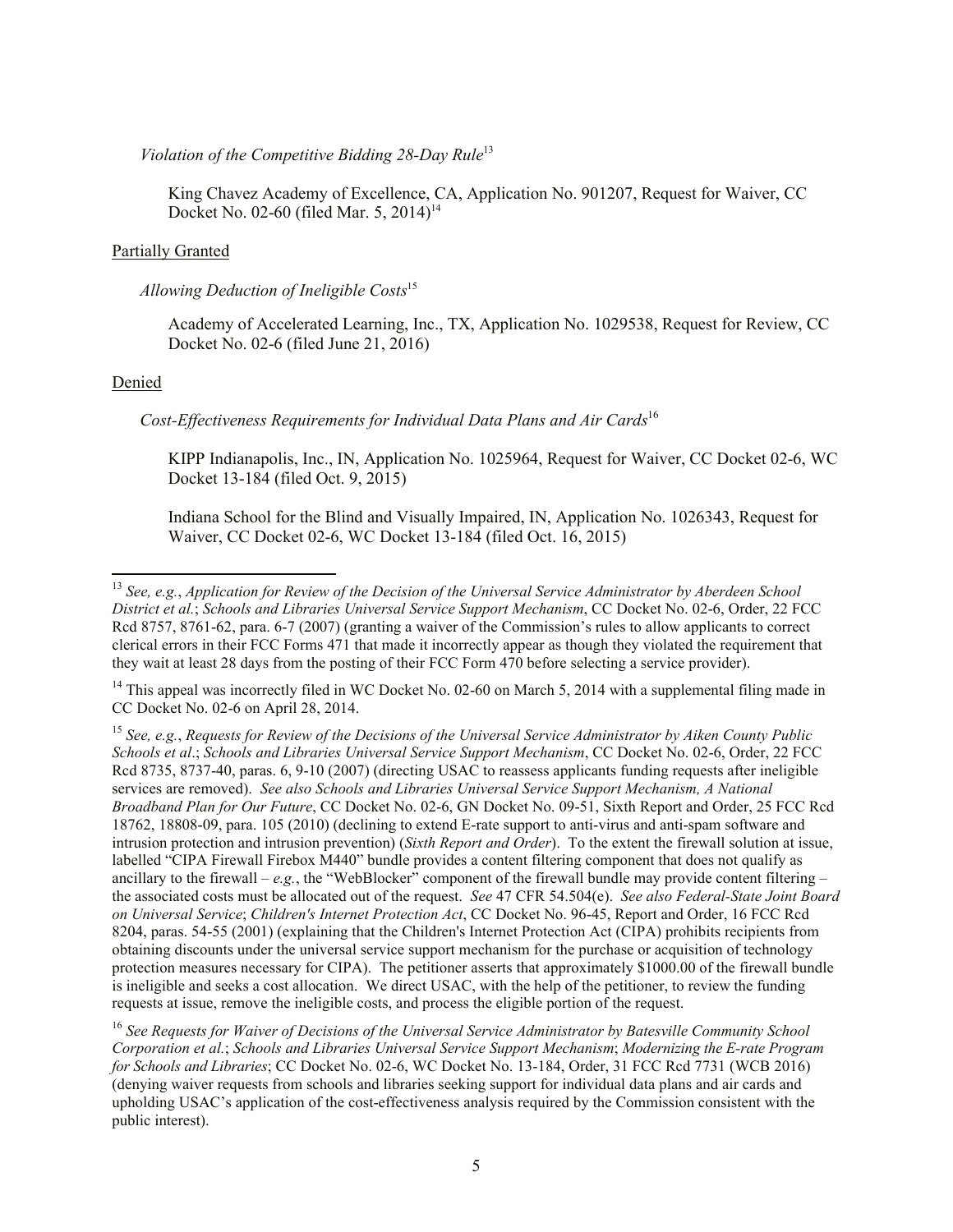#### *Eligible Services*<sup>17</sup>

Laredo Independent School District, TX, Application No. 406864, Requests for Review, CC Docket No. 02-6 (filed June 15, 2005)

# *Ineligible Entities*<sup>18</sup>

l

High Rocks Educational Corporation, WV, Application No. 1038927, Request for Review, CC Docket No. 02-6 (filed Apr. 19, 2016)

## *Invoice Deadline Extension Requests*<sup>19</sup>

Airespring, Inc. (Central High Public School District 34), OK, Application No. 898637, Request for Waiver, CC Docket No. 02-6 (Sept. 16, 2016)

AMA Communications LLC (Amarillo Independent School District), TX, Application Nos. 955719 and 955779, Request for Waiver, CC Docket No. 02-6 (filed July 5, 2016)

Consolidated Communications, IL, Application Nos. 937097, 942228, 943500, 944250, 944341, 945300, 947177, 951846, 951873, 953250, 956584, 961716, 961868, 965972, 967196, 967282, 969337, 970156, 976463, 977030, and 990916, Request for Waiver, CC Docket No. 02-6 (filed June 24, 2016)

East Linn Christian Academy, FL, Application No. 975811, Request for Waiver, CC Docket No.

<sup>18</sup> See, e.g., Request for Review of the Decisions of the Universal Service Administrator by Eagle Hill School et al.; *Schools and Libraries Universal Service Support Mechanism*, CC Docket No. 02-6, Order, 24 FCC Rcd 12714, 12715, 12718, paras. 2 & 8 (WCB 2009) (holding that if a location does not meet its state's definition of elementary or secondary school, the location is not eligible for E-rate support).

<sup>17</sup> *See, e.g.*, *Requests for Waiver and Review of Decisions of the Universal Service Administrator by AllWays, Inc. (Prairie Hills School District 144)*; *Schools and Libraries Universal Service Support Mechanism*, CC Docket No. 02-6, Order, 27 FCC Rcd 1968, 1968-69, para. 1 (WCB 2012) (upholding denials of funding requests for services that are not eligible for E-rate support). *See also Request for Review of the Decision of the Universal Service Administrator by Pike County School District*; *Federal-State Joint Board on Universal Service*; *Changes to the Board of Directors of the National Exchange Carrier Association, Inc.*, CC Docket Nos. 96-45 and 97-21, Order, 16 FCC Rcd 5461 (CCB 2001) (deciding that the requested services are ineligible Network Management Systems as described by the Eligible Services List (ESL), that USAC reasonably determined that the "network maintenance, monitoring, and management and coordination of network status" services requested are ineligible for funding, and that the applicant was sufficiently on notice per the ESL that the services it had applied for were ineligible*)*; *Sixth Report and Order*, 25 FCC Rcd at 18808-09 (declining to extend E-rate support to anti-virus and anti-spam software and intrusion protection and intrusion prevention devices, and distinguishing eligible firewall services intended to prevent unauthorized access to a school or library's network, from intrusion protection and intrusion prevention devices (and anti-virus and anti-spam software) which monitor, detect, and deter threats to a network from external and internal attacks).

<sup>19</sup> *See, e.g.*, *Requests for Waiver of Decisions of the Universal Service Administrator by Ada School District et al.*; *Schools and Libraries Universal Service Support Mechanism*, CC Docket No. 02-6, Order, 31 FCC Rcd 3834, 3836, para. 8 (WCB 2016) (denying requests for waiver of the Commission's invoice extension rule for petitioners that failed to demonstrate extraordinary circumstances justifying a waiver); *see also Modernizing the E-rate Program for Schools and Libraries*, WC Docket No. 13-184, Order and Further Notice of Proposed Rulemaking, 29 FCC Rcd 8870, 8966, para. 240 (2014) (establishing that it is generally not in the public interest to waive the Commission's invoicing rules absent extraordinary circumstances); 47 CFR § 54.514.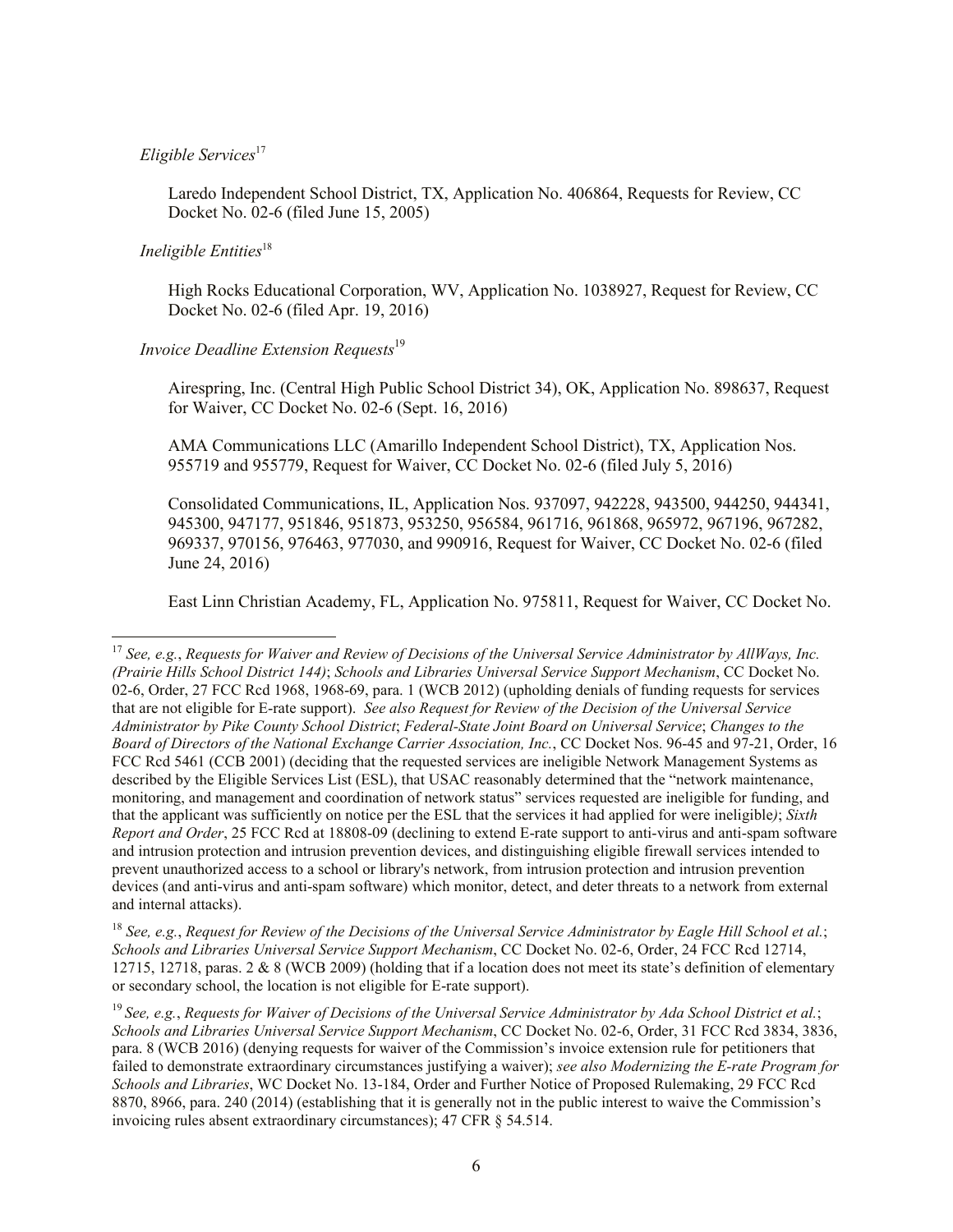02-6 (filed Mar. 14, 2016)

Flint Community School District, MI, Application No. 899468, Request for Waiver, CC Docket No. 02-6 (filed Apr. 11, 2016)

Hickman Mills School District C1, MO, Application No. 951140, Request for Waiver, CC Docket No. 02-6 (filed Aug. 16, 2016)

Powhatan County Public Library, VA, Application No. 940847, Request for Waiver, CC Docket No. 02-6 (filed June 22, 2016)

#### Late-Filed FCC Form 471 Applications<sup>20</sup>

Bellingham School District, MA, Application No. 161061659, Request for Waiver, CC Docket No. 02-6 (filed Aug. 16, 2016)

La Crescent Montessori & STEM School, MN, No Application Number Given, Request for Waiver, CC Docket No. 02-6 (filed May 31, 2016)

Midland Community Library, SD, Application No. 161061652, Request for Waiver, CC Docket No. 02-6 (filed Aug. 16, 2016)

Providence St. Mel School, IL, Application No. 161061641, Request for Waiver, CC Docket No. 02-6 (filed Aug. 29, 2016)

St. Casimir Catholic School, MD, Application Nos. 161050123, 161050117, Request for Waiver, CC Docket No. 02-6 (filed May 26, 2016)

St. Francis de Sales School, OH, Application Nos. 161058533, 161059284, Request for Waiver, CC Docket No. 02-6 (filed Apr. 15, 2016)

*Untimely-Filed Request for Review*<sup>21</sup>

l

DeLand-Weldon Community Unit School District #57, IL, Application Nos. 938851, 966807, Request for Waiver, CC Docket No. 02-6 (filed Aug. 22, 2016)

Merced City School District, CA, Application No. 856650, Request for Review, CC Docket No. 02-6 (filed Aug. 17, 2016)

<sup>20</sup> *See, e.g.*, *Academy of Math and Science Order*, 25 FCC Rcd at 9259, para. 8 (denying requests for waiver of the FCC Form 471 filing window deadline where petitioners failed to present special circumstances justifying waiver of our rules).

<sup>21</sup> *See, e.g.*, *Requests for Review of Decisions of the Universal Service Administrator by Agra Public Schools I-134 et al.*; *Schools and Libraries Universal Service Support Mechanism*, CC Docket No. 02-6, Order, 25 FCC Rcd 5684 (WCB 2010); *Requests for Waiver or Review of Decisions of the Universal Service Administrator by Bound Brook School District et al.*; *Schools and Libraries Universal Service Support Mechanism*, CC Docket No. 02-6, Order, 29 FCC Rcd 5823 (WCB 2014) (denying appeals on the grounds that the petitioners failed to submit their appeals either to the Commission or to USAC within 60 days, as required by the Commission's rules, and did not show special circumstances necessary for the Commission to waive the deadline).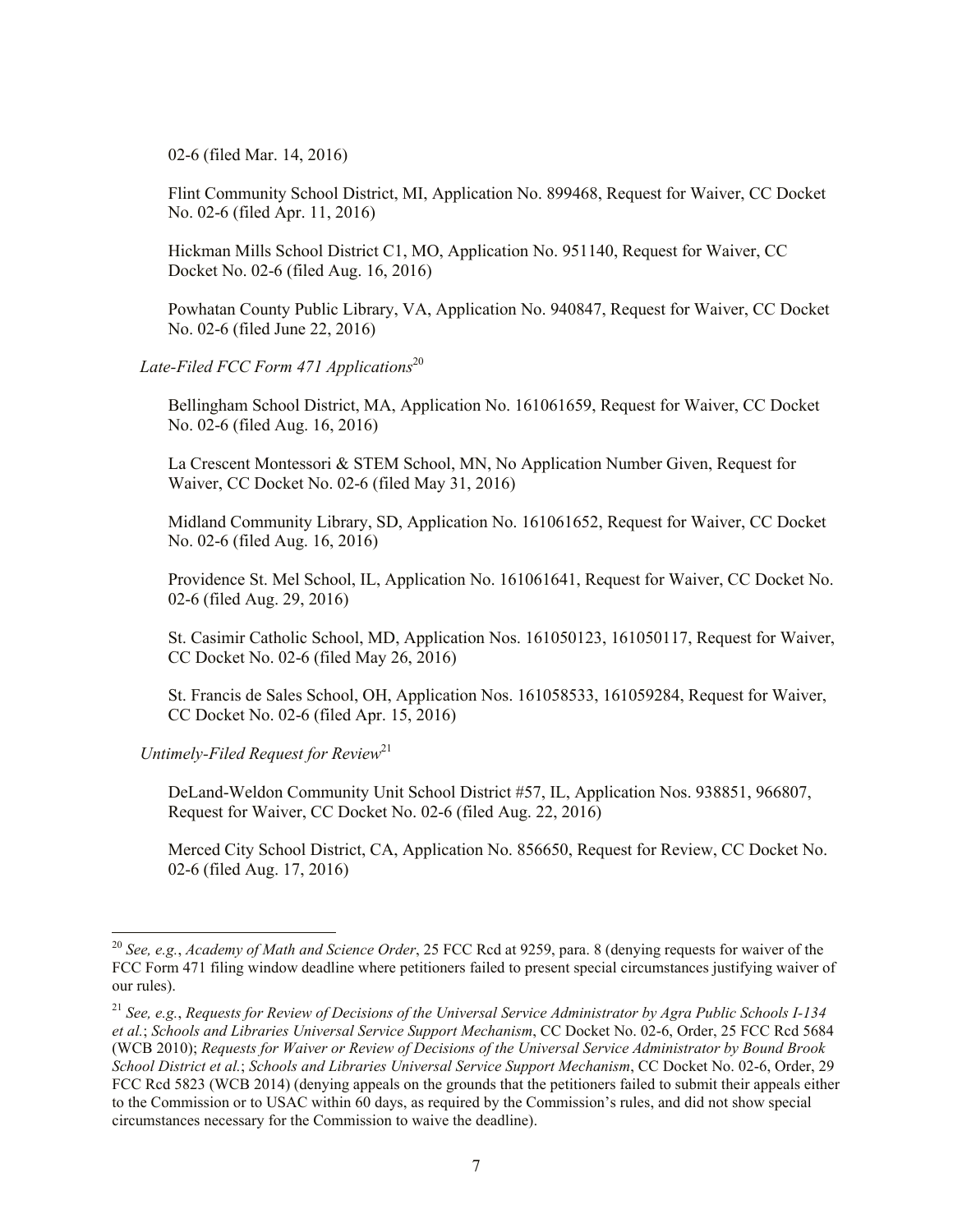Plano Community Unit School District No. 88, TX, Application Nos. 161055957, 161056010, Request for Review, CC Docket No. 02-6 (filed Aug. 26, 2016)

The People for People Charter School Inc., PA, Application No. 990962, Request for Review, CC Docket No. 02-6 (filed Sept. 1, 2016)

Wesleyan Academy, PR, Application No. 871807, Request for Review, CC Docket No. 02-6 (filed Sept. 8, 2016)

Violation of the Competitive Bidding 28-Day Rule<sup>22</sup>

North Crawford School District, WI, Application No. 916597, Request for Review and/or Waiver, CC Docket No. 02-6 (filed Mar. 4, 2014)

Ben Porat Yosef School, NJ, Application Nos. 161055865, 161055650, 161052672, Request for Waiver, CC Docket No. 02-6 (filed June 22, 2016)

#### **Contribution Methodology WC Docket No. 06-122**

#### Granted

 $\overline{\phantom{a}}$ 

*Request for Waiver of FCC Form 499-A Revision Deadline*<sup>23</sup>

Terral Telephone Company, Inc., Request for Waiver, WC Docket 06-122 (filed Aug. 25, 2016)

<sup>22</sup> *See, e.g*., *Application for Review of a Decision of the Universal Service Administrator by Challis Joint School District #181*; *Schools and Libraries Universal Service Support Mechanism*, CC Docket No. 02-6, Order, 26 FCC Rcd. 3812, 3814, para. 5 (WCB 2011) (denying request for review where applicant selected a service provider for Erate services prior to submitting its FCC Form 470 when the rule requires the applicant to wait at least 28 days after such posting).

<sup>23</sup> *See, e.g.*, *Universal Service Contribution Methodology, Request for Waiver by Experior Networks; Request for Review by Coaxial Cable Television Corporation of Decision of Universal Service Administrator,* WC Docket No. 06-122, Order, 30 FCC Rcd 4711 (WCB 2015) (granting requests to waive the FCC Form 499-A revision deadline to provide an opportunity for petitioners to correct errors that incorrectly placed them in non-*de minimis* status).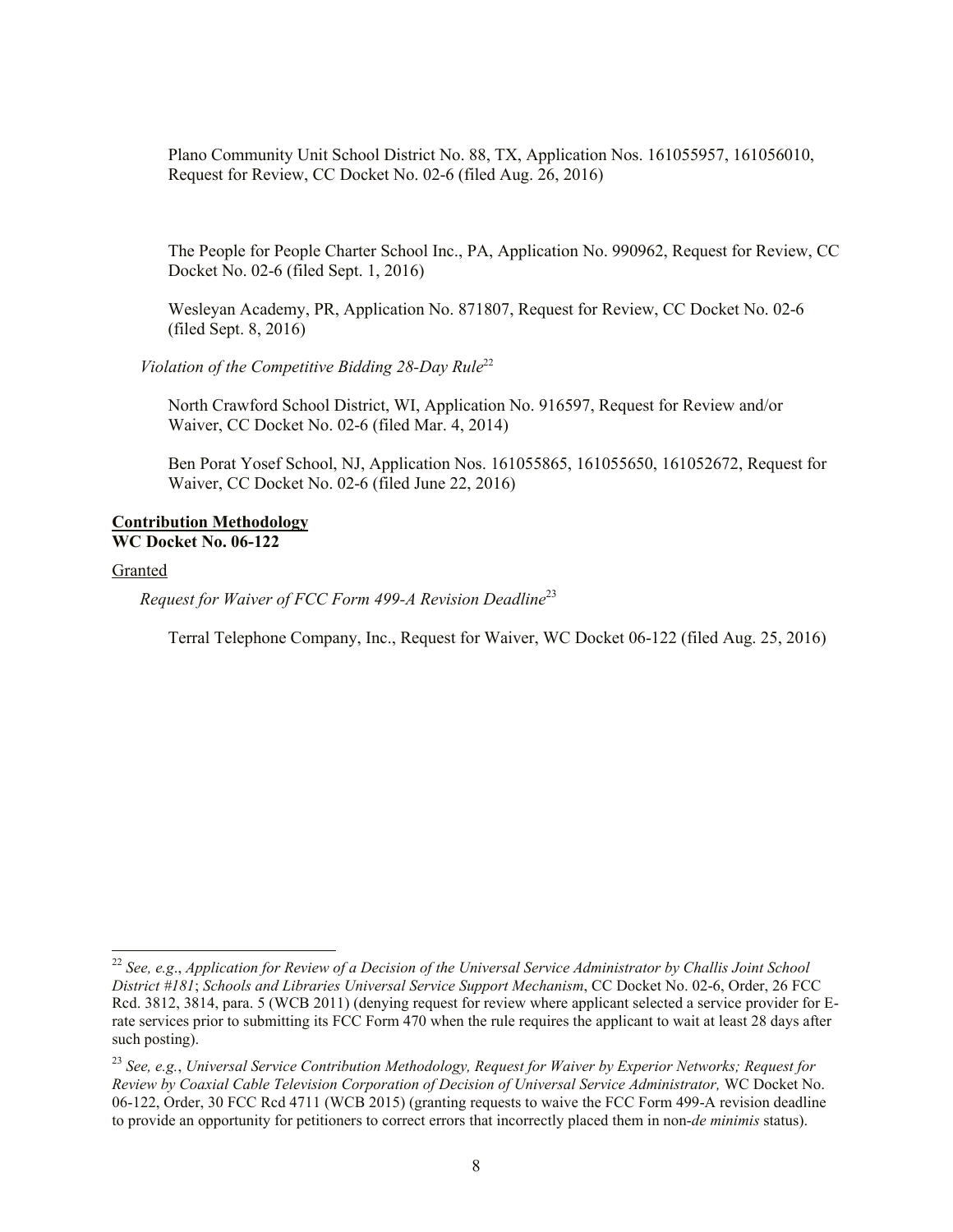### **Lifeline WC Docket No. 03-109, CC Docket No. 96-45**

#### Granted

*Waiver of Rules Due to Natural Disaster<sup>24</sup>*

AT&T, Request for Review, WC Docket No. 03-109 (filed Feb. 1, 2010)

T-Mobile USA, Inc., Request for Review, WC Docket No. 03-109 (filed Feb. 16, 2010)

TracFone Wireless, Inc., Request for Review, WC Docket No 03-109, CC Docket No. 96-45 (filed Mar. 8, 2010).

#### **Rural Health Care (RHC) WC Docket No. 02-60**

Dismissed as Moot

 $\overline{\phantom{a}}$ 

Mountain Lakes Medical Center, Request for Review, HCP No. 16125, WC Docket No. 02-60 (filed July 22, 2016)<sup>25</sup>

Franciscan Skemp Prairie du Chien Clinic, HCP No. 14919, Request for Review, WC Docket No. 02-60 (filed May 28, 2008)<sup>26</sup>

<sup>25</sup> *See, e.g.*, *Universal Service Contribution Methodology*; *Requests for Waiver of Decisions of the Universal Service Administrator by Ambess Enterprise, Inc. et al.*, WC Docket No. 06-122, 25 FCC Rcd 3722 (WCB 2010) (dismissing petitions for waiver of USAC decisions because subsequent USAC action has provided relief sought by petitioners).

<sup>24</sup> *See*, *e.g*., *Requests for Waiver of Sections 54.504(c), 54.504(f), 54.507(c), and 54.507(g) of the Commission's Rules et al*., Order, 25 FCC Rcd 1653, 1661, para. 5 (2010) (granting waiver from strict compliance with E-rate rules in light of devastation and great need arising from Hurricane Katrina and lack of evidence indicating "waste, fraud, or abuse, misuse of funds, or a failure to adhere to core program requirements"); *Request for Waiver or Review of a Decision of the Universal Service Administrator et al*., Order, 31 FCC Rcd, 7727, 7729, paras. 10-12 (WCB 2016) (granting waiver from strict compliance with the special universal service rules put in place to assist those affected by Hurricane Katrina in light of the confusion and destruction present, the need to quickly put processes in place to comply with the special rules, and an apparent good faith attempt at full compliance); *Connect America Fund et al*., Order, 27 FCC Rcd 15007, 15008, para. 4 (WCB 2012) (granting a waiver from strict compliance with the rules in light of hardships due to Hurricane Sandy); *Requests for Review of Decisions of the Universal Service Administrator by Approach Learning and Assessment Centers, et al.,* Order, 23 FCC Rcd 15510, 15515, paras. 11-12 (WCB 2008) (excusing E-rate program rules violation in light of devastation in the aftermath of Hurricane Katrina).

<sup>26</sup> *See, e.g., Requests for Review and/or Requests for Waiver of the Decisions of the Universal Service Administrator by Al Noor High School et al.; Schools and Libraries Universal Service Support Mechanism*, CC Docket No. 02-6, Order, 27 FCC Rcd 8223, 8224, para. 2 (WCB 2012) (dismissing appeals as moot where USAC approved the underlying funding request).